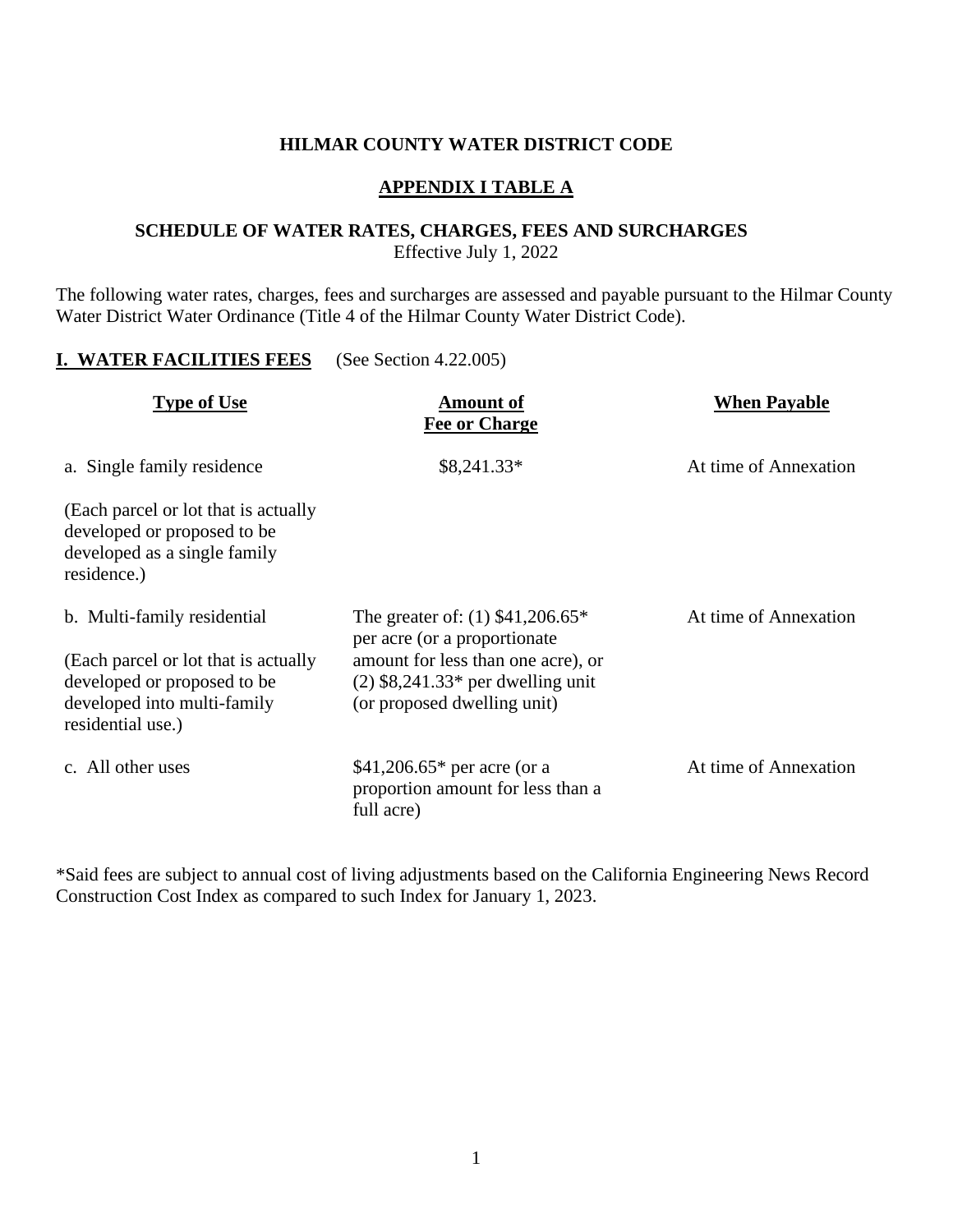# **II. WATER CONNECTION INSPECTION FEE** (See Section 14.22.007 (a))

| Separate inspection fee payable for | $$316.57*$ (non-refundable) | When applying for        |
|-------------------------------------|-----------------------------|--------------------------|
| each water connection               |                             | <b>Connection Permit</b> |

\*Said fee is subject to annual cost of living adjustment based on the California Engineering News Record Construction Cost Index as compared to such index for January 1, 2023.

### **III. WATER METER CHARGE** (See Section 4.22.007(c))

| All meters | Estimated actual cost of meter | When applying for        |
|------------|--------------------------------|--------------------------|
|            | and installation plus 10%      | <b>Connection Permit</b> |

### **IV. WATER CAPITAL IMPROVEMENT FEE** (See Section 4.22.009)

| a. Single family residential | $$6,822.76*$                                                                                               | The earliest of the following events:                             |
|------------------------------|------------------------------------------------------------------------------------------------------------|-------------------------------------------------------------------|
| b. All other                 | \$6,822.76* for each "Equivalent"<br>Single Family Dwelling Unit" as<br>defined in Chapter 1.05 of Title I | 1.) Applying for a Can and Will<br>Serve Commitment Notice,<br>or |
|                              |                                                                                                            | 2.) Applying for a Water<br>Connection Permit, or                 |

3.) Connecting to the District's Water System

\*Said fee is subject to annual cost of living adjustment based on the California Engineering News Record Construction Cost Index as compared to such index for January 1, 2023.

**V. WATER SERVICE CHARGES AND RATES** (Monthly) (See Section 4.22.011). Adopted by Ordinance No. 2021-1 effective September 1, 2021.

#### **A. BASE RATES FOR WATER SERVICE CHARGES**

The monthly Base Water Service Charge will be the sum of the Fixed Service Charges and the Volume Charges set forth below for all customers.

Monthly charges for water service shall have two components for all customer categories:

- 1) A fixed charge for each customer, based on the size of the water meter, AND
- 2) A variable charge based on usage.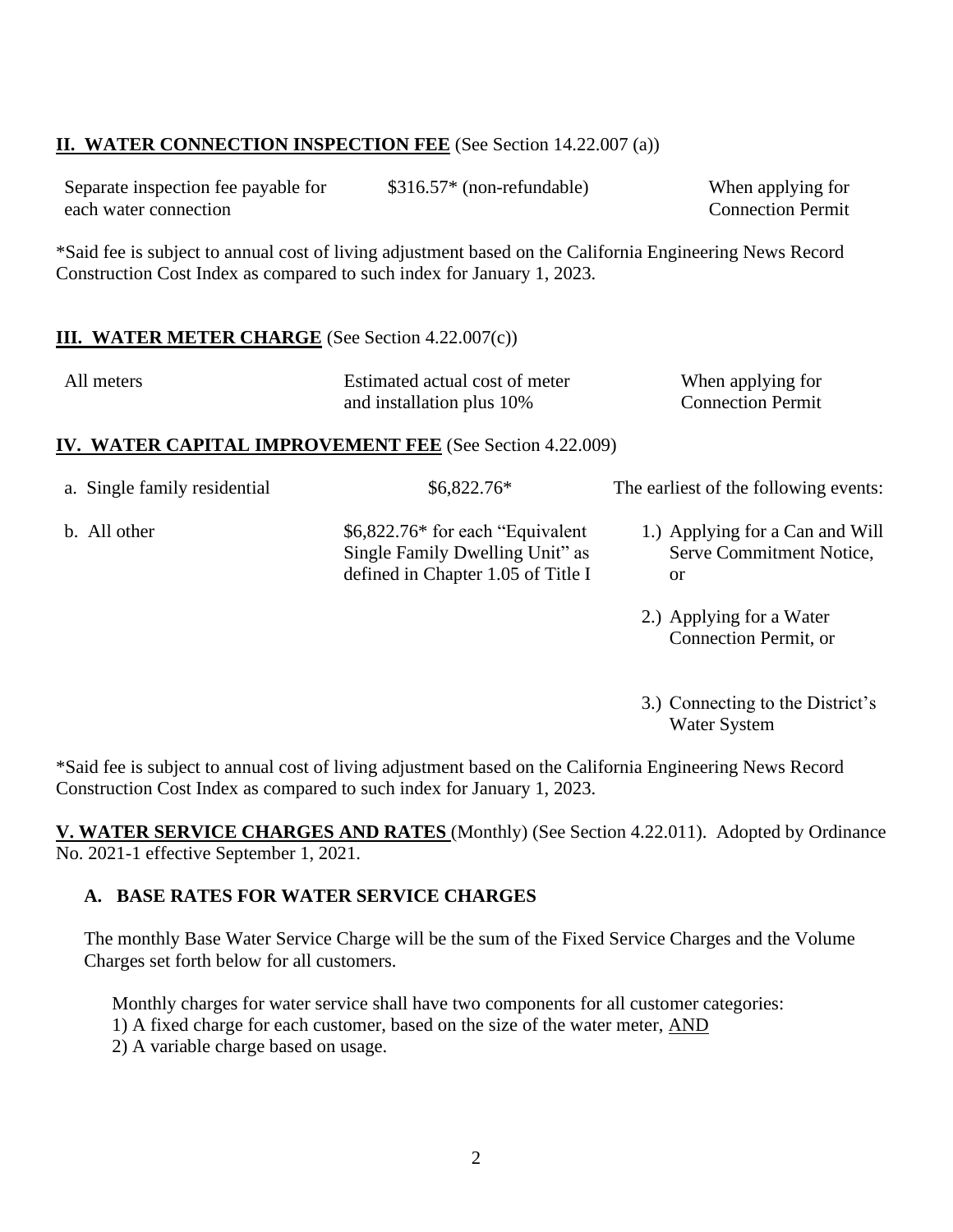The monthly charges shall be as follows:

# **Fixed Service Charges**

| <b>Meter Size</b>                        | September 1, 2021 | <b>July 1, 2022</b> | <b>July 1, 2023</b> | <b>July 1, 2024</b> | <b>July 1, 2025</b> |
|------------------------------------------|-------------------|---------------------|---------------------|---------------------|---------------------|
| $\frac{3}{4}$ -inch or                   | \$13.33           | \$15.33             | \$17.63             | \$20.27             | \$23.31             |
| $\frac{3}{4}$ -inch x 1-inch             |                   |                     |                     |                     |                     |
| $1$ -inch                                | \$14.76           | \$16.97             | \$19.52             | \$22.45             | \$25.82             |
| $1.5$ -inch                              | \$16.66           | \$19.16             | \$22.03             | \$25.33             | \$29.13             |
| $2$ -inch                                | \$21.89           | \$25.17             | \$28.95             | \$33.29             | \$38.28             |
| $3$ -inch                                | \$60.40           | \$69.46             | \$79.88             | \$91.86             | \$105.64            |
| $4$ -inch                                | \$74.66           | \$85.86             | \$98.74             | \$113.55            | \$130.58            |
| 6-inch                                   | \$107.95          | \$124.14            | \$142.76            | \$164.17            | \$188.80            |
| <b>Backflow</b><br><b>Service Charge</b> | \$4.83            | \$5.55              | \$6.38              | \$7.34              | \$8.44              |

# **Variable Charges**

| Additional charge per each 1,000 gallons of metered water usage |                                                          |        |        |        |                     |
|-----------------------------------------------------------------|----------------------------------------------------------|--------|--------|--------|---------------------|
| <b>Customer</b>                                                 | September 1, 2021 July 1, 2022 July 1, 2023 July 1, 2024 |        |        |        | <b>July 1, 2025</b> |
| Category                                                        |                                                          |        |        |        |                     |
| All                                                             | \$1.21                                                   | \$1.39 | \$1.60 | \$1.84 | \$2.12              |
| customers                                                       |                                                          |        |        |        |                     |

 $\Lambda$ dditional charge per each  $1,000$  gallons of metered

Customers Outside District Boundaries. The monthly water rate for water service outside the District boundaries shall follow the same rate schedule as for customers within District Boundaries.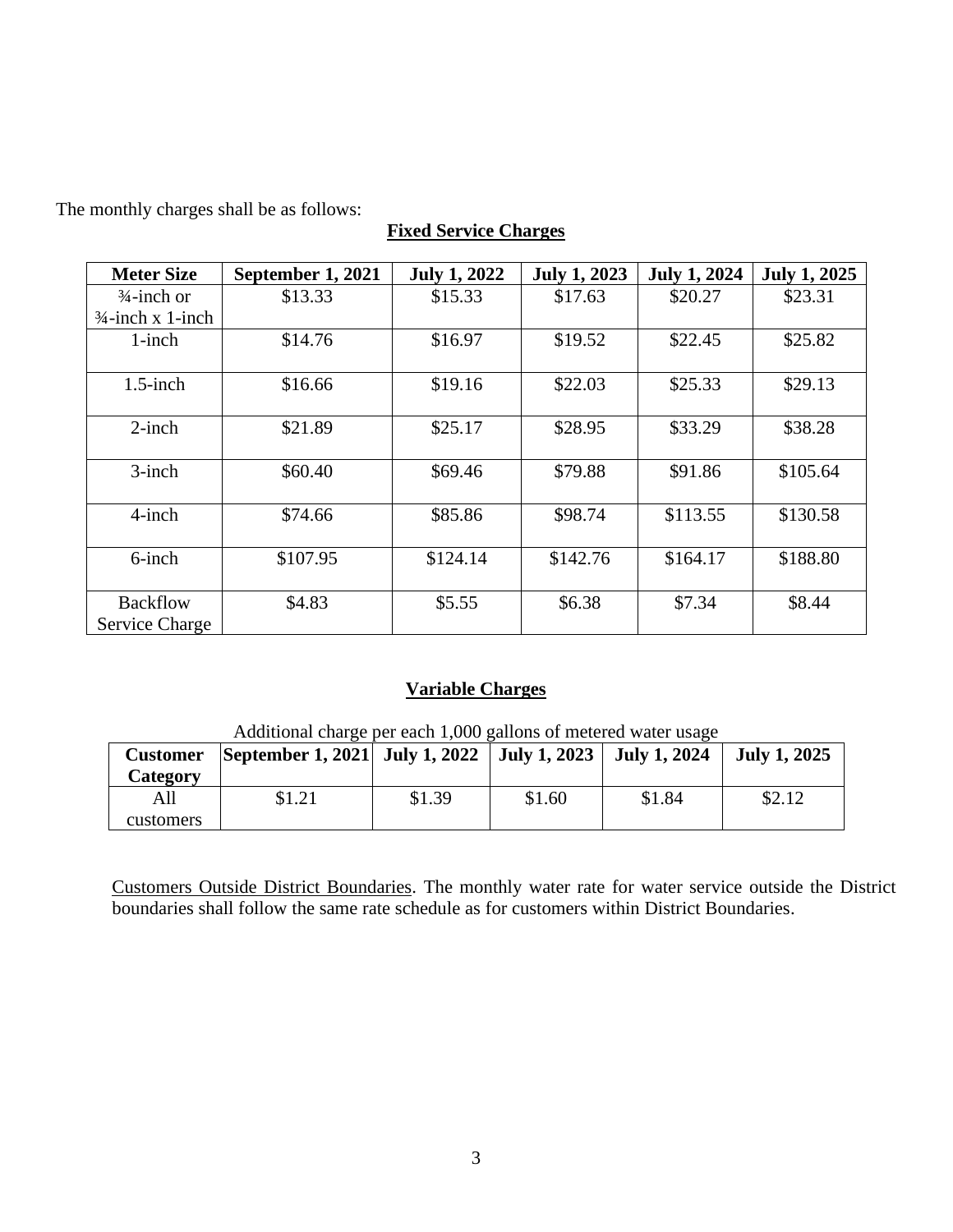| <b>Hydrant</b> | September 1, 2021 | <b>July 1, 2022</b> | <b>July 1, 2023</b> | <b>July 1, 2024</b> | <b>July 1, 2025</b> |
|----------------|-------------------|---------------------|---------------------|---------------------|---------------------|
| <b>Size</b>    |                   |                     |                     |                     |                     |
| $1$ -inch      | \$0.22            | \$0.25              | \$0.29              | \$0.33              | \$0.38              |
| $1.5$ -inch    | \$0.63            | \$0.73              | \$0.84              | \$0.97              | \$1.12              |
| $2$ -inch      | \$1.35            | \$1.55              | \$1.78              | \$2.05              | \$2.36              |
| 3-inch         | \$3.91            | \$4.50              | \$5.18              | \$5.96              | \$6.85              |
| $4$ -inch      | \$8.34            | \$9.59              | \$11.03             | \$12.68             | \$14.58             |
| $6$ -inch      | \$24.23           | \$27.86             | \$32.04             | \$36.85             | \$42.38             |
| 8-inch         | \$51.63           | \$59.37             | \$68.28             | \$78.52             | \$90.30             |

### **PRIVATE FIRE PROTECTION SERVICE**

### **B. ADJUSTMENTS TO BASE WATER SERVICE CHARGES**

Automatic Adjustments to Water Service Charges. Unless otherwise indicated, commencing July 1, 2026 the fixed and variable Water Service Charges described above shall be adjusted annually on the 1st day of July of each year by an amount equal to the annual percentage change in the All Urban Consumers Index, U.S. City Average (CPI-U), as supplied by the Bureau of Labor Statistics on the 1st day of January immediately preceding the July 1<sup>st</sup> date of adjustment, unless or until such time as new rates are set by the Board of Directors.

The amount of such adjusted Base Water Service Charges shall be computed as follows:

|                               | <b>Current Year Consumer</b>             |                       |
|-------------------------------|------------------------------------------|-----------------------|
| <b>Adjusted Monthly Water</b> | Price Index (CPI-U)                      | <b>Base Water</b>     |
| <b>Service Charge Rate</b>    | $=$ Ending Scheduled Year<br>CPI (CPI-U) | <b>Service Charge</b> |

### **VI. GUARANTEE DEPOSIT (also known as a SERVICE AGREEMENT CONNECTION CHARGE)** (See Section 4.23.003)

All Users \$150.00 For all applications for Water Service after September 15, 2005